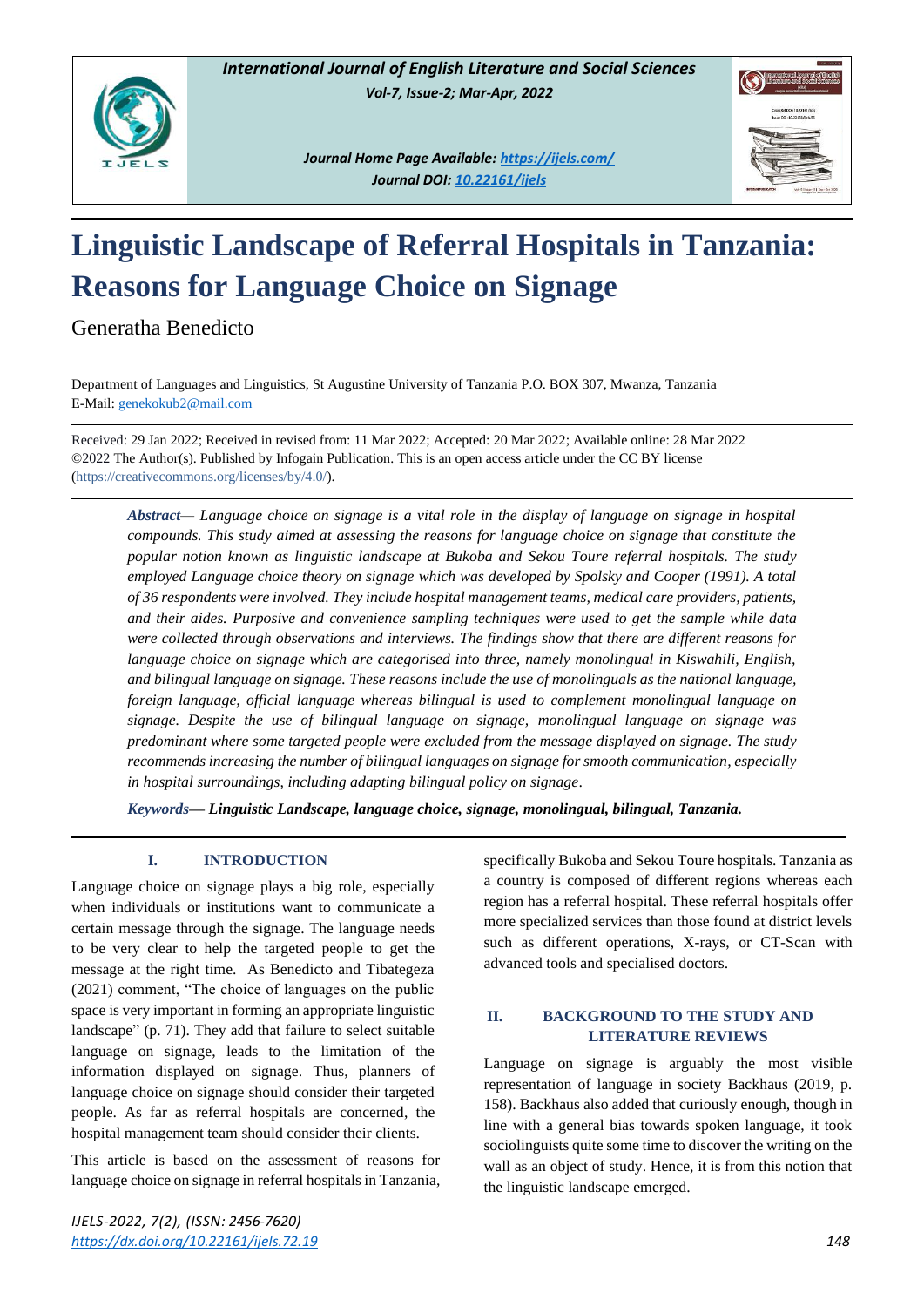Shohamy (2006, p. 110) defines public space as the actual language items that are found in streets, shopping centres, schools, markets, offices, hospitals, and any other public space (and often private ones, such as homes), for example, names of streets, public signs, names of shops, advertisements, documents, newspapers, billboards, verbal as well as non-verbal items such as pictures and images. This implies that the language on signage is like a compass direction where it helps the reader to get a message if the selection of language suits the targeted people.

According to Landry and Bourhis (1997), the linguistic landscape refers to the visibility and salience of languages on public and commercial signs in a given territory or region. They give the exact meaning of linguistic landscape as, "The language of public road signs, advertising billboards, street names, place names, commercial shop signs, and public signs on government buildings combines to form the linguistic landscape of a given territory, region, or urban agglomeration" (p. 25).

Backhaus (2005, p. 104) declares that linguistic landscape first appeared in regions where linguistic conflict had traditionally been relatively pronounced in Quebec and Belgium. The conflict arose as a result of the contention on which language could be displayed in the public spaces among the Quebec and Belgium communities.

The language choice on signage is vital because the proper selection of language can help for direction, instruction, education especially if a person is navigating in public areas such as schools or hospitals. This concurs with Akindele's (2011) study where he provides the use of signs that, "Signs are used to disseminate messages of general public interest such as topographic information, directions, and warnings" (p. 2). Akindele also adds other importance of signs that a sign indicates a direction on how to get to a place, as in the case of guidance signs, or simply call attention to it as advertisement signs do.

In addition, Mdukula's (2017, p. 102) study on the linguistic landscape, indicates that public signs are meant to enable hospital clients to access information related to directions, instructions, warnings, and health information. Hence, there is a great need of choosing a suitable language according to the targeted people. Thus, improper choice of language on signage may limit the message to reach the targeted people on time.

Habitually, stakeholders must consider different factors such as linguistic factors. This is in line with Nofal et al. (2015, p. 167) who comment that language choice is determined by several factors including attitudinal, linguistic, commercial, and other factors. The consideration of factors leads to appropriate language on signage whereas

ignoring the factors like the nature of the intended people may limit understanding the information on the signage.

Although language choice on signage is meant for communicative reasons, the selection of language in public space leaves a lot to be desired. That is, in some institutions such as schools, hospitals, and shops, language displayed on signage excludes some targeted people. To understand the message on the signage as it was reported by different scholars (Akindele, 2011; Lusekelo, 2019; Shohamy, 2006) that languages on signage do not favour all the targeted people. For example, some signs are monolingual or bilingual without the consideration of readers of such signage. This is contrary to Spolsky and Cooper (1991) on one of the rules of language choice on signs in Jerusalem. The rule states, "Write the sign in a language which can be read by the people you expect to read" (p. 83). This indicates that before choosing a certain language on signage, there must be reasons.

In the case of Tanzania, both English and Kiswahili are in position to be displayed on the public signage as these are the only recognized official languages in the country (United Republic of Tanzania [URT], 1995). Nonetheless, the practice shows that monolingual signage in Kiswahili or English is commonly used. This limits some people who only have the knowledge of a single language. Sometimes there is less consideration of foreigners where Kiswahili is more dominant than English on the signage. Similarly, Mdukula's (2017) study on the linguistic landscape at Muhimbili National Hospital, indicates the same. He emphasises, "Most signage in public space are monolingual and only very few are bilingual" (p. 104). Therefore, there is a need to have a purpose on which language should be displayed on signage.

As far as referral hospitals are concerned, the language choice on signage should aim at communicative goal. With language on signage, stakeholders should consider the nationality, of foreigners, including the nature of targeted people. In selecting which language should be displayed on signage, some signs are displayed with spelling errors, acronyms, foreign languages, or monolingual format. This is in line with Martinez's (2014) study on the linguistic landscape in Spanish in health care facilities. Martinez's study indicates, "Spanish signs were plagued with spelling errors, grammatical errors, and unintelligible translations…" (p. 21). Therefore, it is from this backdrop that this study sought to assess the reasons for language choice on signage at the selected referral hospitals.

#### **Theoretical Framework**

Spolsky and Cooper (1991, pp. 81-84) formulated three rules for language choice on public signs based on their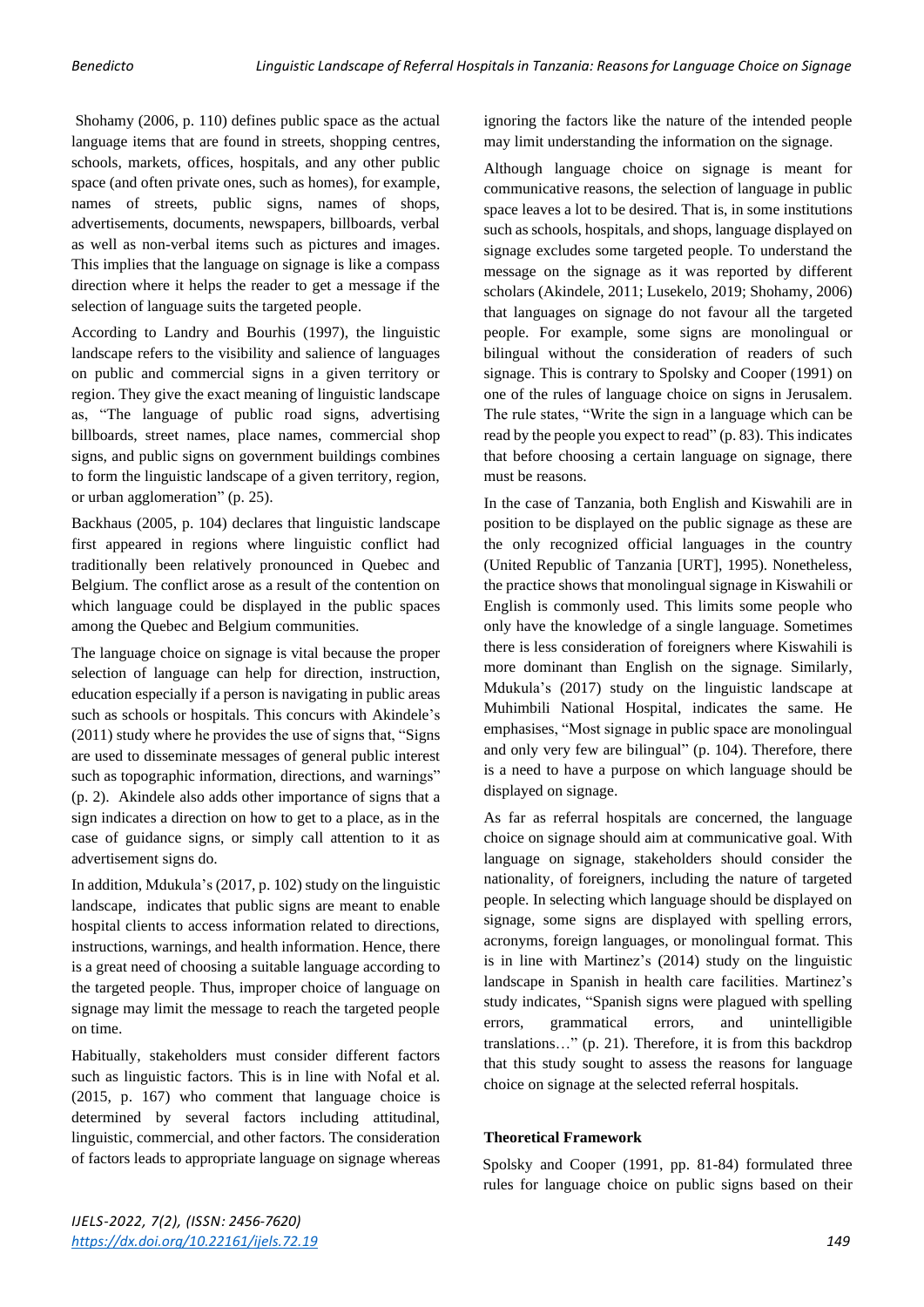study of signs in Jerusalem. They posited three rules explaining language choice on signs as analysed below.

**Sign-writer's skill:** This refers to writing a sign in a language one knows. The rule requires a writer of language on signage to write the language which he or she knows in order to avoid the spelling errors which can happen especially if the writer chooses the foreign language. This can limit information to reach the targeted people.

Presumed reader: This refers to writing a sign in a language that can be read by the targeted people. It is a communicative goal, where the writer expects that the intended people can read the message displayed on signage.

**Symbolic value**: This refers to writing a sign in one's own language or in a language with which they wish to be identified. Shohamy and Gorter (2009, p. 33) comment that this accounts for the order of languages in multilingual signage for the reverence of monolingual signs to understand the message clearly. The writer must follow the order, where the language with majority speakers should be the first on the signage.

Generally, Spolsky and Cooper's rules helped the researcher to assess whether the language displayed on the signage had proper spellings and whether the order symbolizes the targeted people. Moreover, through the rules above, the researcher was able to identify whether the reasons for language choice on signage fits the targeted people or not.

#### **III. METHODOLOGY**

#### *3. 1 Research Design and Approach*

The study used descriptive research in assessing reasons for language choice on signage. Descriptive research was used in order to capture and describe data in detail. The qualitative approach was employed in order to get the views and feelings of participants on the reasons why a certain language was used on signage.

#### *3.2 Area of the Study*

The study was conducted in Tanzania, particularly in Kagera and Mwanza regions. Bukoba and Sekou Toure

referral hospitals were selected. Both hospitals were selected because the researcher wanted to conduct an intensive study on the linguistic landscape in the selected hospitals on reasons for language choice on signage. Again, the hospitals are located in urban areas where there are people from different linguistic backgrounds. For example, Bukoba referral hospital is expected to receive patients from Uganda and Burundi. Sekou Toure referral hospital also is located at the centre of Mwanza city where there are people from different areas with different linguistic backgrounds. The targeted people like patients and their aides are affected by the public signage in the selected referral hospitals. The nature of the study also, made a researcher conduct a study on the hospitals. In general, the researcher wanted to get more information from the hospital management teams on why a certain language is displayed on the signage in their hospital environments.

#### *3.3 Sampling Procedures and Sample size*

The study used purposive and convenience sampling techniques to get the sample based on the knowledge and suitability of respondents on the language choice on signage. Purposive technique involved hospital management teams because they had diverse knowledge and experience on why a certain language was used on hospitals' signage where medical care providers were involved because they are involved in directing their patients. Therefore, they have to know the suitability of a certain language in the hospital. Similarly, convenience sampling involved patients and their aides in order to capture the perceptions and feelings of individual patients on the reasons for language choice on signage in the hospital environment whether they help them or not.

The study was composed of 36 respondents, namely three officials from the management teams, five medical care providers, five outpatients, and five patient aides from each of the selected hospitals. The sample size was selected in accordance with the knowledge and experience of the respondents since they all serve or get service from the hospital. Table 1: 1 indicates the summary of the sample size.

| <i>SN</i> | <b>Respondents</b>    | <b>Sampling Techniques</b> | <b>Sampling Size</b> |
|-----------|-----------------------|----------------------------|----------------------|
|           | Management Team       | <i>Purposive sampling</i>  | <sup>6</sup>         |
|           | Medical Care Provider | <i>Purposive sampling</i>  | 10                   |
| 3.        | <i>Outpatients</i>    | Convenience Sampling       | 10                   |
|           | Patients' Aides       | Convenience Sampling       | 10                   |
|           |                       | Total                      | 36                   |

*Table* 1 *Summary of Sample size and their Sample Techniques*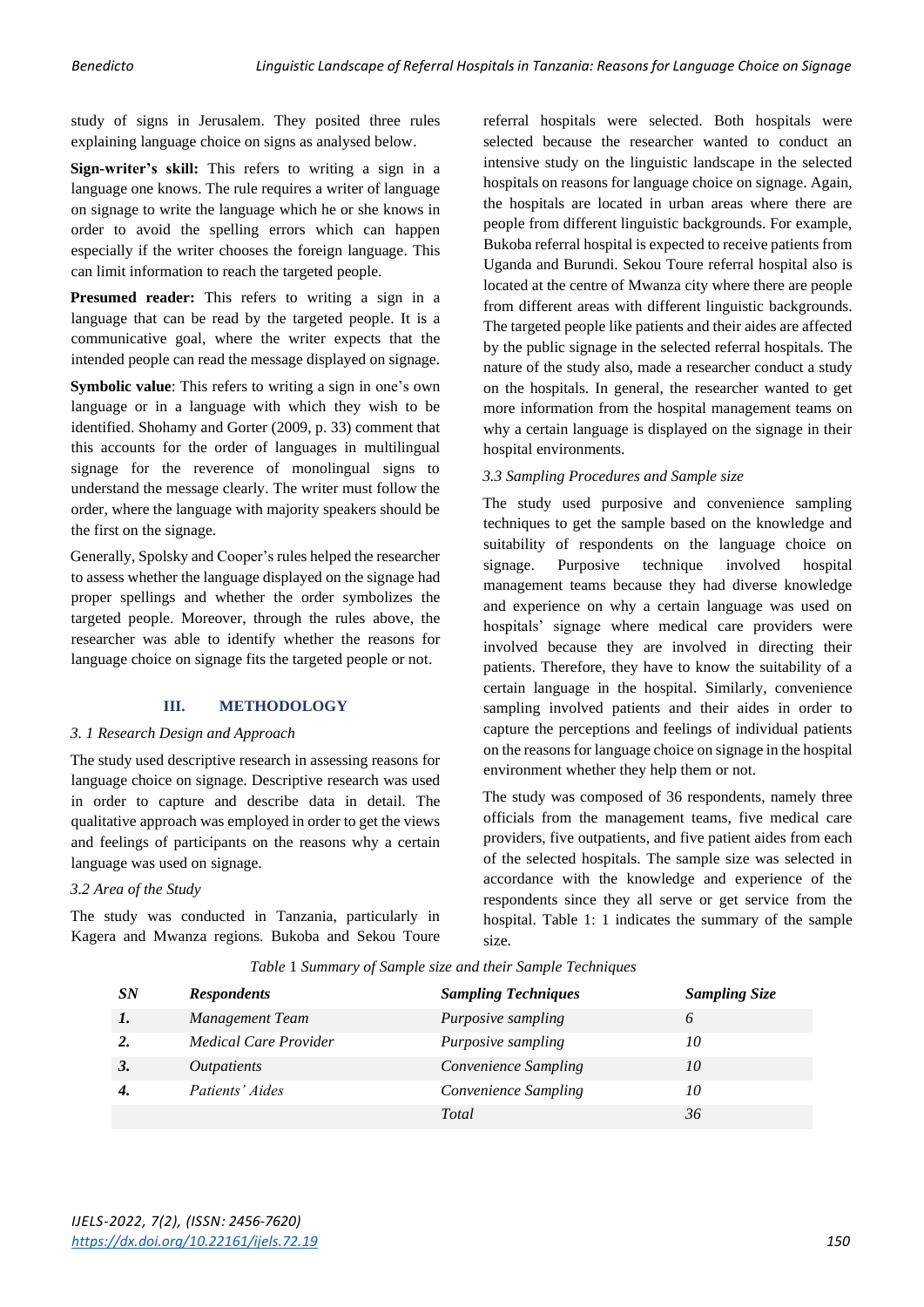### *3.5 Data Collection, Presentation and Analysis*

In order to get detailed information on the reasons for language choice on signage, the researcher employed interviews and observations. Semi structured interviews were used with all participants in order to complement data from observations which had no answers from observation on the present study. Interviews also were used since the researcher wanted to acquire thorough information from both hospital management teams and medical care providers on why a certain language is displayed on the signage in their hospital environment.

Additionally, the researcher used observation to identify the type of language used on the signage, location, roles of language on signage, and observing the most frequent language on signage found in the hospital environment. This was accompanied by taking photos with a digital camera and a notebook for note-taking as an essential in noting important key issues for report writing in the future.

Data were recorded, coded, analysed, and presented through thematic and narrative analysis. The narrative was employed in order to make participants' stories more coherent and interesting to the readers where thematic was used to summarise the key findings from both interviews and observations.

# **IV. FINDINGS AND DISCUSSION**

In this section, the research findings are presented to answer the research objective on why a certain language was displayed on signage in the selected hospitals. The results are categorized in terms of monolingual signage in Kiswahili, monolingual signage in English, and bilingual signage in both English and Kiswahili.

#### **4.1 Monolingual Signage in Kiswahili**

#### *4.1.1 The Nature of Population*

The majority of members in management teams said that the nature of population which attends their selected hospitals are mainly Tanzanians. The experience shows that most Tanzanians are conversant in Kiswahili. That is why the hospital management teams decide to use Kiswahili on the signage in order to make their information understood by most of their clients. This concurs with Petzell (2012) who says, "Kiswahili is used all over the country, even in isolated areas, and it has deeply penetrated the Tanzanian society" (p. 139).

Correspondingly, the current study is similar to the second rule of the theory on the language choice on signage by Spolsky and Cooper (1991) which states, "prefer to write signs in a language which can be read by people you expect to read it" (p. 83). In relation to the present study, Kiswahili is understood by most Tanzanians that is why it is displayed and predominant on signage.

## *4.1.2 National Language*

Through interviews, most of the hospital management teams reported that Kiswahili is used as a national language since it symbolizes the identity of all the Tanzanians. As far as Tanzania is concerned, the national language is Kiswahili. For example, one of the hospital management team members from Sekou Toure said, "We decided to use Kiswahili on signage in order to maintain our national identity". The study correlates with Petzell (2012) who said that, Kiswahili is the symbol of national identity in Tanzania (p. 141). He also adds that at the national level, a larger regional language like Kiswahili is used. This implies that planners respect the identity of Tanzanians.

The present study also concurs with the symbolic value condition of the language choice theory on the signage by Spolsky and Cooper (1991) which states "Prefer to write signs in the designer's language or in a language with which he or she wishes to be identified" (p. 84). Correspondingly, this is supported by Latin (1992) who said that today in Tanzania, almost 90 per cent of the population speak Kiswahili. Hence, the selection of Kiswahili on signage is very significant since it is known by the majority of Tanzanians.

From observations, the study findings show monolingual signage is the most commonly used in the selected hospitals. That is 254 out of 317 signs were monolingual in either Kiswahili or English whereas 164 signs are in Kiswahili. The evidence is very clear in percentage (see Figure 1).



*Fig.1. Linguistic landscape for Sekou Toure and Bukoba referral hospitals*

Figure 1 summarises the study findings in percentage at the selected hospitals. The data show that Kiswahili is predominant with 52 percent, followed by English 28 percent, and lastly is bilingual signage with 20 Percent. The general results indicate that monolingual signage consists of 80 percent while bilingual has 20 percent. This correlates with Mdukula's 2017, p.102) study at Muhimbili National Hospitals that about 70 percent were in monolingual signage. Therefore, the dominance of Kiswahili on signage implies the proper choice of language on signage though few are excluded who cannot read the information in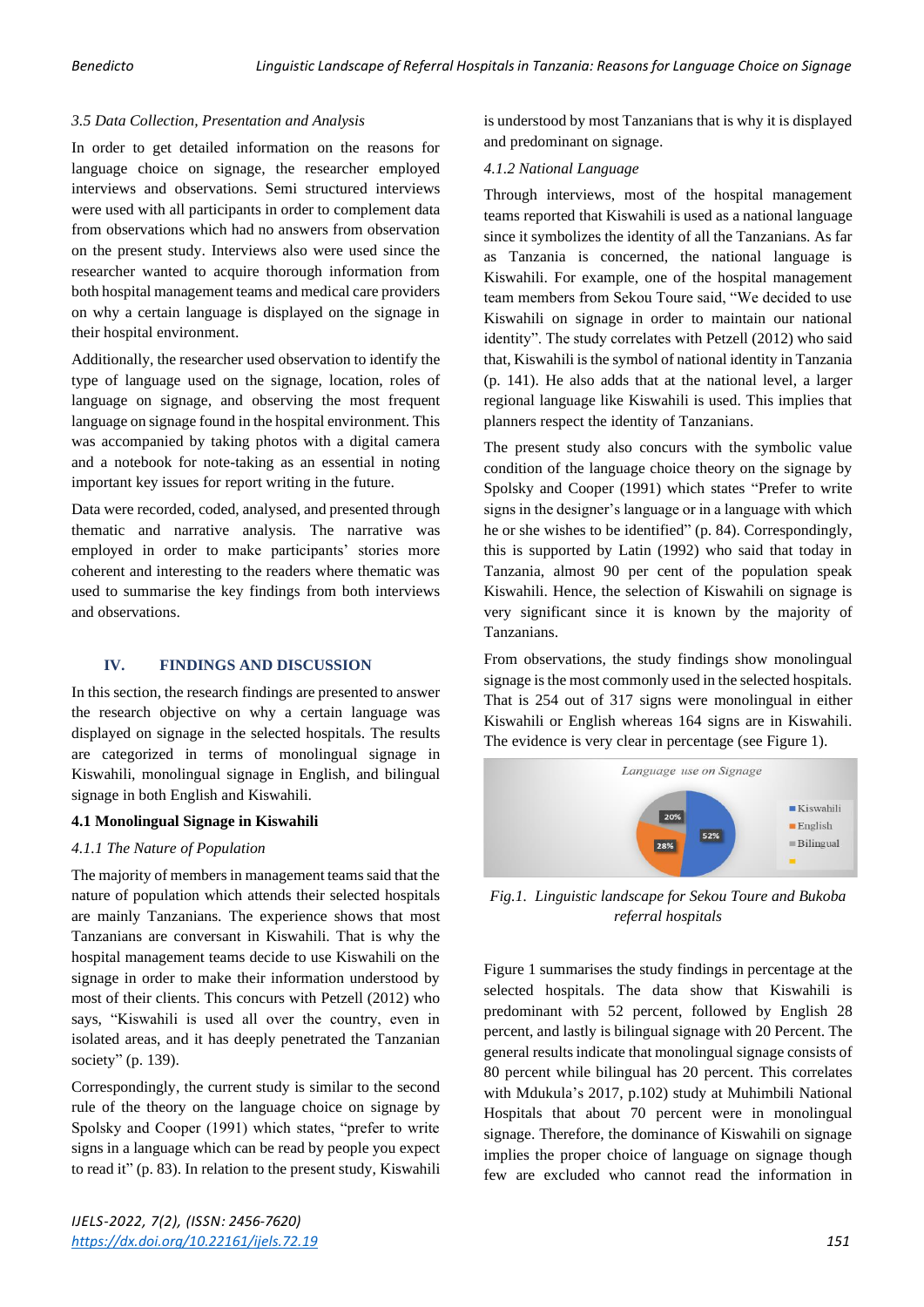Kiswahili. Figure 2 illustrates very well the sample of monolingual signage in Kiswahili.



*Sekou Toure Hospital*



*Bukoba Hospital Fig.2. National Language Used on Signage*

#### **Reasons for Monolingual Signage in English**

Generally, the presence of Kiswahili on signage (see Figure 2) indicates that the choice of language on signage suits the targeted people of the selected hospitals since Kiswahili is the major language understood by majority of Tanzanians. This concurs with Tibategeza's (2010) who notes, "Kiswahili is described as a language spoken and understood by the majority of the whole country" (233).

#### **4. 2 Monolingual signage in English**

The hospital management teams provided various reasons for the selection of monolingual signage in English within their hospital surroundings as follows:

#### *4.2.1 The Presence of Foreigners*

Most of the hospital management team members said that English was used on signage because it is an international language. The respondents reported that Tanzania usually receives many foreigners from different countries like tourists, interns, and investors especially when they visit the hospitals as patients. The present study correlates with Xie's (2019) study on language choice and language functions of official signs in China. He reports, "Signs with English in the research site were in relation to tourism, transportation

and public service, which might be the first step taken by the local government to purposefully build an international image for the city" (p.190). Thus, the use of English on signage is inevitable because it helps foreigners to navigate in a given environment without difficulty.

Correspondingly, Mdukula (2017) says, "English is the most dominant foreign language, and it is an official language in Tanzania, just like Kiswahili" (p. 89). Similarly, one of the management team members at Bukoba referral hospital said:

> We understand that this is the referral hospital found within our region. Sometimes we receive clients from Uganda and Rwanda who cannot understand Kiswahili. That is why we consider all these visitors because they are able to understand English.

This implies that the use of English is of great significance to our foreigners since the use of Kiswahili would exclude foreigners from understanding the information found on the signage. The current study is in line with Cenoz and Gorter (2006) who did a study on linguistic landscape and minority languages. They noted:

> The spread of English on the signage is due to two reasons namely, i) English is clearly the language for international communication and its use, and ii) it can be perceived to be more prestigious and modern than using the local languages (pp.78-79).



*Sekou Toure Hospital*



*Bukoba Hospital*

*Fig.3. Signage in English*

This shows that the selection of English on the signage is expected because Kiswahili only cannot help the foreigners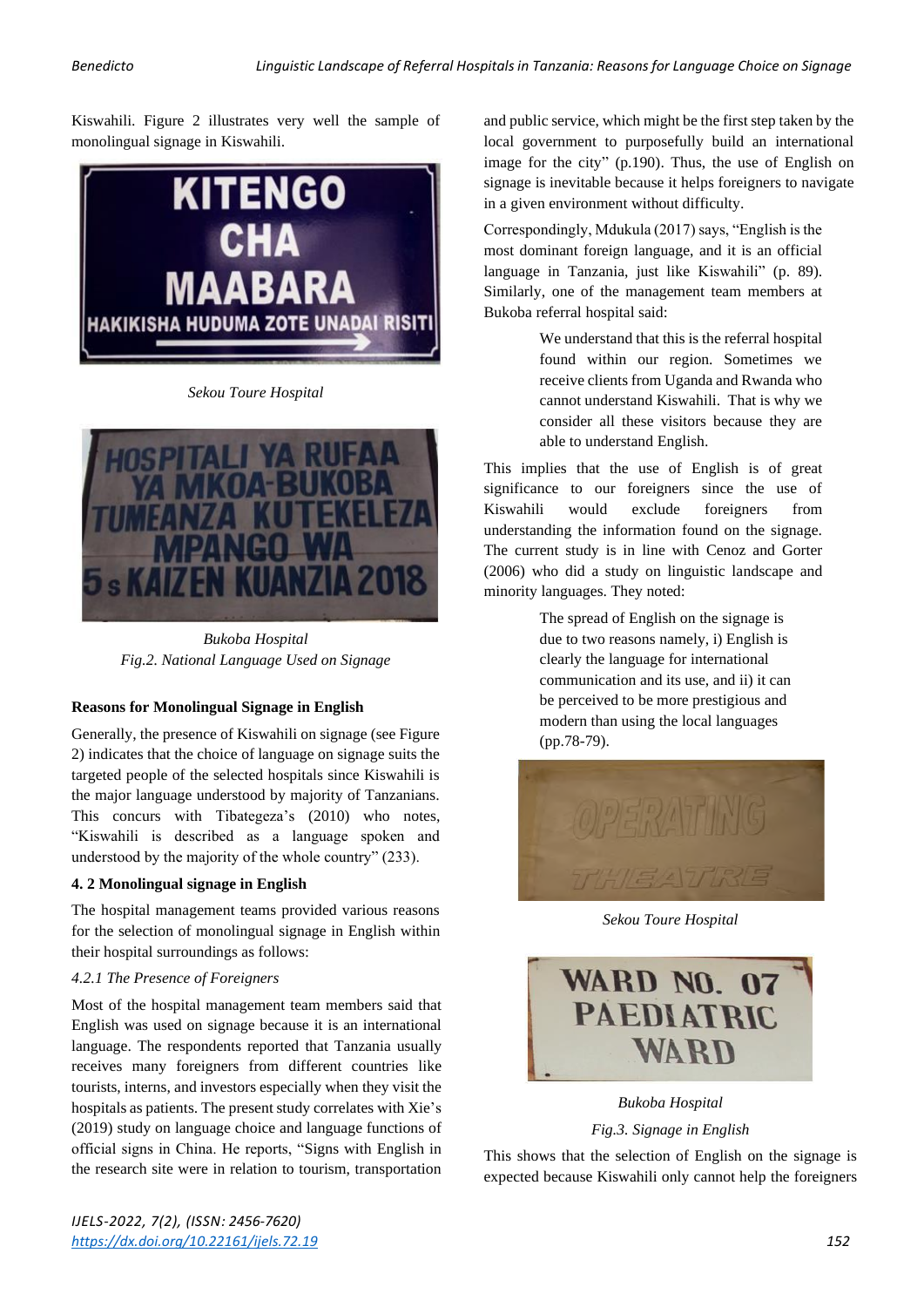to reach their intended places around the hospital. That is why there is a need of using English on the signage in order to supplement information from Kiswahili to foreigners. Through observation, the study found various monolingual on some signage in English in hospital surroundings. Some are indicated in Figure 2.

Figure 3 demonstrates the use of monolingual language on signage in English in different places of the hospitals such as theatre and some wards. This validates the belief that the planners of the language to be used on the signage (hospitals management teams) considered the foreigners in the selection of language on signage.

In general, the use of English on signage is important in referral hospitals because it is a language for wider communication. Since the selected hospitals tend to receive people from different linguistic backgrounds and sometimes different countries, a client may opt for English rather than Kiswahili. This corresponds with Petzell's (2012) study on the linguistic situation in Tanzania. Petzell says, "On international level, English is used as a language of wider communication" (p.141). In relation to foreigners, Shohamy and Gorter (2009) comment that some signs may be intended for foreigners only. Hence, the presence of English is very crucial in public signs like hospitals.

#### *4.2.2 Translation Challenge*

Most hospital management teams revealed that some medical terms are difficult to translate into Kiswahili. They provided some terms on the signage such as PIH, APCU, and gyno (see Figure 3). They also reported that, in the translation of medical terms, one may end up with wrong information. One of the hospital management team members at Sekou Toure said, "Some medical terms are difficult to translate. When it comes to the issue of translation, this may result in a different meaning. That is why some signs are only in medical terms". The researcher also witnessed that signage as indicated in Figure 3.

Figure 4 indicates one of the medical terms used on the signage.

Apart from the challenge of translating medical terms, one of the hospital management team members at Bukoba referral hospital said:

In medical fields, almost all the subjects are taught in English only. That is why in some departments like the laboratory and dental departments, some information is written in English only since they are meant for workers, not their clients.

Generally, translation for hospital techniques is a bit challenging. If the translator is not an expert in the field, some information may lose meaning. This corresponds with Gambier's (2014, p.11) study on changing landscape in Translation that the heightened demand for translation and interpreting work is felt acutely, even if the work is invisible, non- or poorly recognized, or quickly assumed as a "loss". Similarly, Martinez's014, p. 21) study on health facilities in Spanish. The study indicates that Spanish signs were plagued with spelling errors, grammatical errors, and unintelligible translations. It can be concluded that the translation can be done only if there is an expert in the specific field.





*Bukoba Hospital Fig.4. Signage of Medical Terms*

#### *4.2.3 The Issue of Space on the Signage*

Through interviews, most of the members of the hospital management teams said that they decided to use English on the signage because in most cases English tends to use few words and occupy a small space on the signage compared to Kiswahili (see Figure 5). One of the hospital management team members at Sekou Toure gave some pieces of evidence of English words written in English with fewer words compared to Kiswahili as she said:

> There is a lot of evidence that indicates English has few words, especially when used on the signage such as 'Client Charter' instead of *Mkataba wa mteja na mtoa huduma,* 'gynaecological ward' instead of *wodi ya magonjwa ya akina mama*, 'no parking' instead of *usiegeshe gari hapa* or 'doctor's room' instead of *chumba cha daktari*, and 'Surgical Female Ward' instead of *wodi ya upasuaji ya akina mama*.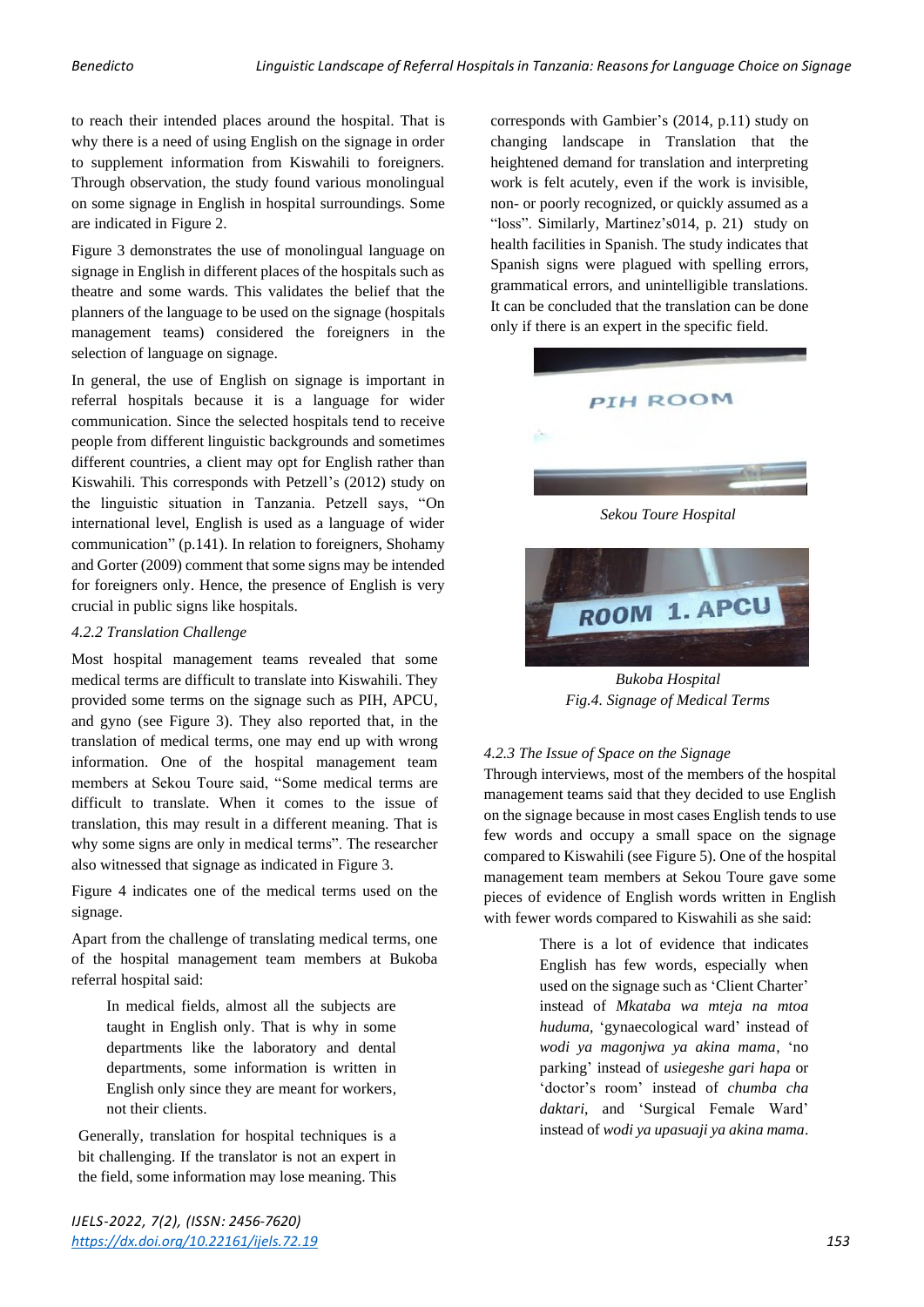Through the observations, method, the researcher noted some signage displayed in English only as indicated in Figure 5.



*Sekou Toure Hospital*



*Bukoba Hospital Fig.5. Considerations of space on the signage*

Figure 5. reveals that in some areas, English only is used due to the consideration of space

From the study findings, the data show that the language choice on signage considers the space on signage. Sometimes, this might lead the improper choice of the language because, planners can base on the benefits of the church without considering the targeted people. The issue of cost also needs to be observed because the most reasons of language on signage is to give direction to the people found within the hospital's environment.

# *4.2.4 The Cost of Designing Signage*

The study demonstrates that hospital management teams decided to use some signage in English only in order to avoid incurring extra costs. Most of the hospital management team members reported that, due to the increase in cost in some areas, monolingual signage in English are used. That is, the addition of another language on the same signage could lead to more cost since the number of words will increase as one of the respondents at Bukoba referral hospital said:

> Due to the scarcity of funds, we decided to use some signage with English only on the signage because English normally uses few words compared to Kiswahili. Currently, we are struggling to get funds in order to use two languages on the same signage for

the benefit of our clients and the hospital community in general.

Similarly, respondents provided some examples of words or terms on the signage as evidence to demonstrate monolingual signage in English as it reduces the cost. These include 'theatre' instead of [theatre/*chumba cha upasuaji*], 'mortuary' instead of [mortuary/*chumba cha kuifadhi maiti*], 'gyno' ward instead of [gynaecology ward/ *wodi ya magonjwa ya wanawake*], and 'laboratory' instead of [laboratory/*maabara*].

On the contrary, the consideration of cost may result in ineffectiveness in relation to the aim of the language on signage. In the areas where monolingual language is used tend to exclude people who are not native speakers of that given language. This situation may cause difficulties to the clients as Mdukula (2017) reported in relation to monolingual signage. He says, "This affects the ability to process information as they navigate their way in the hospital compounds" (p. 99). During observation, the study identified some monolingual signage and bilingual signage as indicated in Figure 6.



*Sekou Toure Hospital Fig.6. Signage indicating both Monolingual and Bilingual Signage*

Figure 6. indicates that the left part is designed with monolingual signage while the one to the right is designed with bilingual signage. The study reveals that in designing the signage on the right-hand side, which is bilingual, designers also can require a high amount of money because of the time and number of words included on the signage.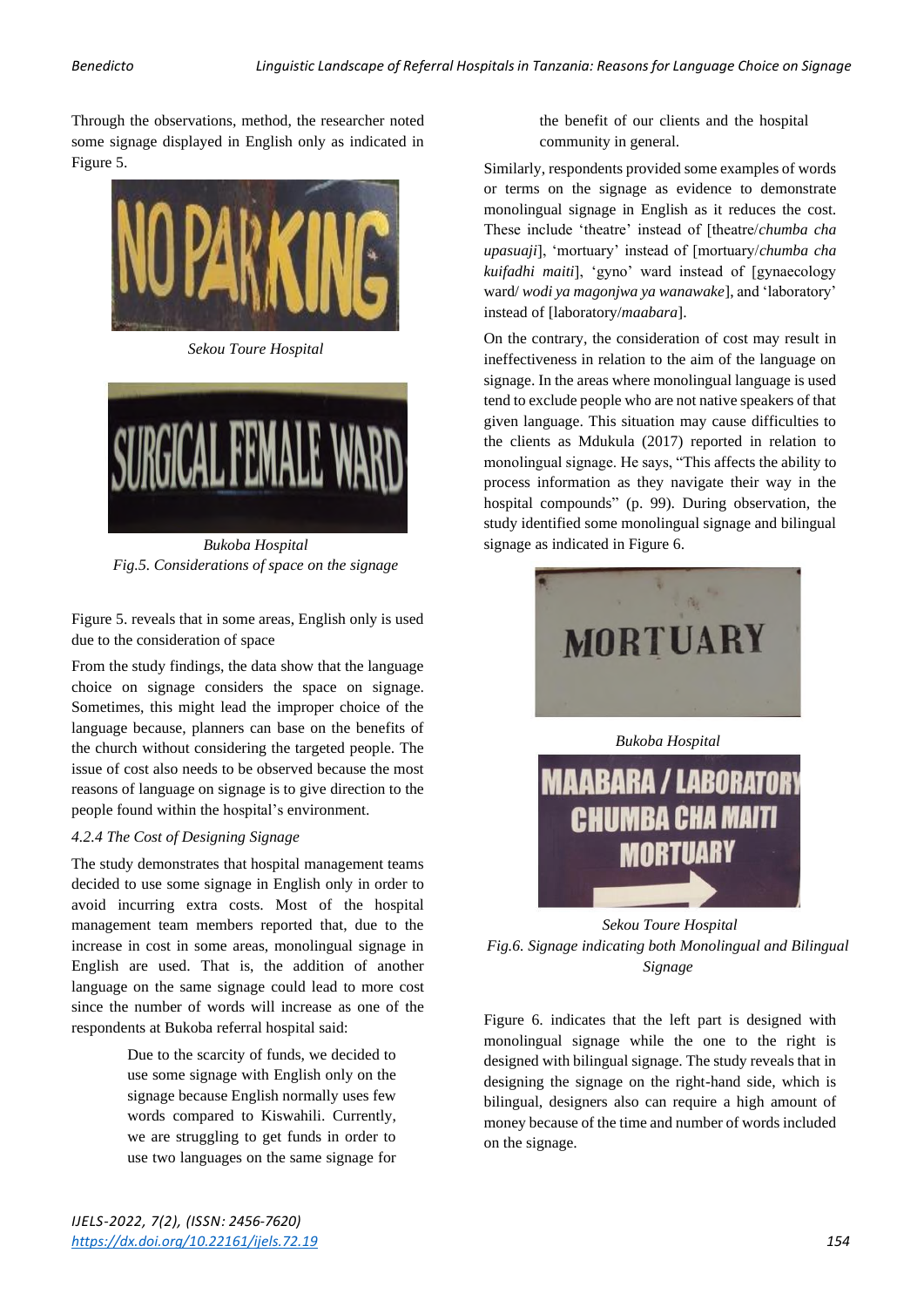# *4.2.5 English as the Professional Language for Hospital Staff*

The study findings show that English was used on signage because for professional workers in hospital compounds, English is used for reporting the medical conditions of their cases. One of the respondents at Sekou Toure referral hospital said:

> We have some information which is meant for the hospital workers only. We believe that workers can read and understand. Some of this information on the signage include *sluice* and *sterilization* rooms where there are purposely for workers only. That is why we decided to use English language in some places around the hospital surroundings.

The researcher also witnessed signage with complex information as illustrated in Figure 7



*Fig.7. Sekou Toure Hospitals Signage for Workers*

Figure 7. indicates the signage which is meant for workers.

However, it was observed that the clients could be confused with such information. Being the language of daily use and practice, scholars (Akindele, 2011; Martinez, 2014; Schuster et al., 2016) support that the chosen language plays a central role in providing general information to patients and their aides as well as administration in general. Thus, the planners have to

select the best language in relation to the hospital environment.

## **4.3 BILINGUAL SIGNAGE**

This is another reason why bilingual language on signage was used in both of the selected hospitals.

### *4.3. 1 The Nature of the Community*

The study findings revealed that bilingual signage is used due to the nature of the communities of the respective hospitals. The hospital community comprises patients and their aides as well as support staff such as cleaners and security guards. Again, hospital management teams reported that sometimes, a single language may not be clear to all; therefore, they said that to solve such a problem, another language was added to supplement the second language. This concurs with the sign-writer's skills as one of the conditions of the theory of language choice on the signage by Spolsky and Cooper (1991) which states, "Write a sign in a language you know" (p. 83). This implies that the presence of bilingual signage complements the understanding of information found on the signage within the hospital community.

## *4.3.2 Official Languages*

The study revealed that Kiswahili and English are used on the signage because they are the official languages in Tanzania. One of the hospital management team members at Sekou Toure said, "There is no way that we can choose the language on the signage without consideration of official languages in Tanzania". This idea correlates with Lusekelo (2019) who comments, "It is obvious that in Tanzania, hybridity is a result of the merge between Kiswahili and English, the two official languages" (p. 45). This implies that the choice of language on the signage considers the official languages of the country.

#### *4.3.3 The Nature of the Area*

Most of the hospital management team members said that Bukoba and Sekou Toure are big hospitals; hence, in some areas, patients and their aides, and visitors tend to visit frequently for services such as emergence room and reception. The use of bilingual language on the signage is very crucial as one of the hospital management team members at Bukoba said, "In most cases, workers are too busy to direct clients, in case of any emergence, patients, aides and visitors. The presence of bilingual signage helps them to get direction immediately".

However, hospital management teams reported that bilingual language on signage helps them but in a real sense, even bilingual signage at both Sekou Toure and Bukoba referral hospitals seem to be limited. This brings out some difficulties that the targeted people face. Hence, it can be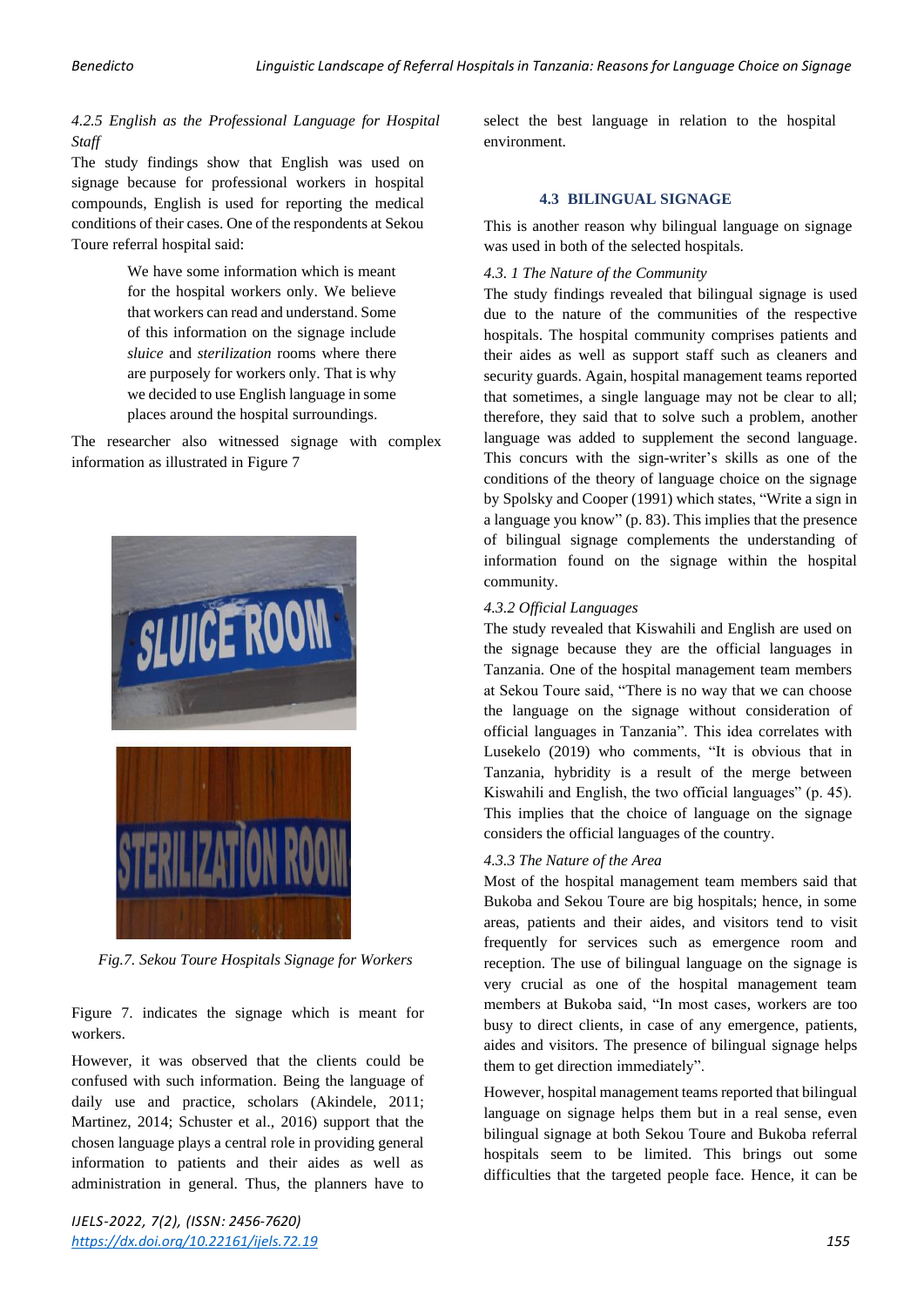concluded that the reasons for displaying bilingual signage in these selected hospitals need to rethink. Through observation, the study findings showed the bilingual signage as shown in Figures 8and 9.



*Fig.8. Sekou Toure Bilingual Signage*



*Fig.9. Bukoba Bilingual Signage*

Figures 8 and 9 illustrate the presence of bilingual signage at the selected hospitals.

Generally, the findings indicate that the use of bilingual signage is beneficial to the hospital communities. On the contrary, data indicate that very few signs contain bilingual signage at the two hospitals. This implies that the choice of the language on the signage does not favour all the targeted people. Due to this reality, the hospital management needs to increase bilingual signage within the hospital surroundings to make information accessible and clear to most of the targeted people.

## *4.3.4 Medical Care Provider's Views on the Language Used on the Signage*

The medical care providers were asked to provide their views on the reasons for bilingual signage in the hospital surroundings. The study findings reveal different reasons for information on the hospitals' surroundings as explained.

To begin with, referral hospitals normally receive a lot of people from different parts of the country as well as other countries. The presence of bilingual signage helps people who do not understand Kiswahili to opt for English, especially those from outside the country. Also, the use of both English and Kiswahili language helps to display information widely to many people compared to the use of a single language on signage. Finally, Kiswahili is a national language that is understood by most Tanzanians whereas English is an international language that is used in many countries.

In general, the results correspond with those by Calvera (2019) who did a study on the linguistic landscape of the Valencian community by analysing the bilingual and multilingual signs in three different areas. Calvera asserts, "Bilingual signs have to do with the two co-official languages of the region where the selected language is to communicate additional information" (p. 14). This shows that the use of bilingual signage, especially in multilingual nations or public signposts, gives the right information to the intended people. Thus, the use of two languages is considered reasonable for the benefit of the intended people who can understand the languages used on the signage.

# **V . CONCLUSION AND RECOMMENDATIONS**

This study aimed at assessing the reasons for language choice on signage at Sekou Toure and Bukoba referral hospitals. Based on the findings of the study, the following conclusions are drawn.

Firstly, the study found that monolingual signage in Kiswahili or English language is predominant with 80 percent followed by bilingual signage with 20 percent at both of the selected hospitals. In this case, the selected